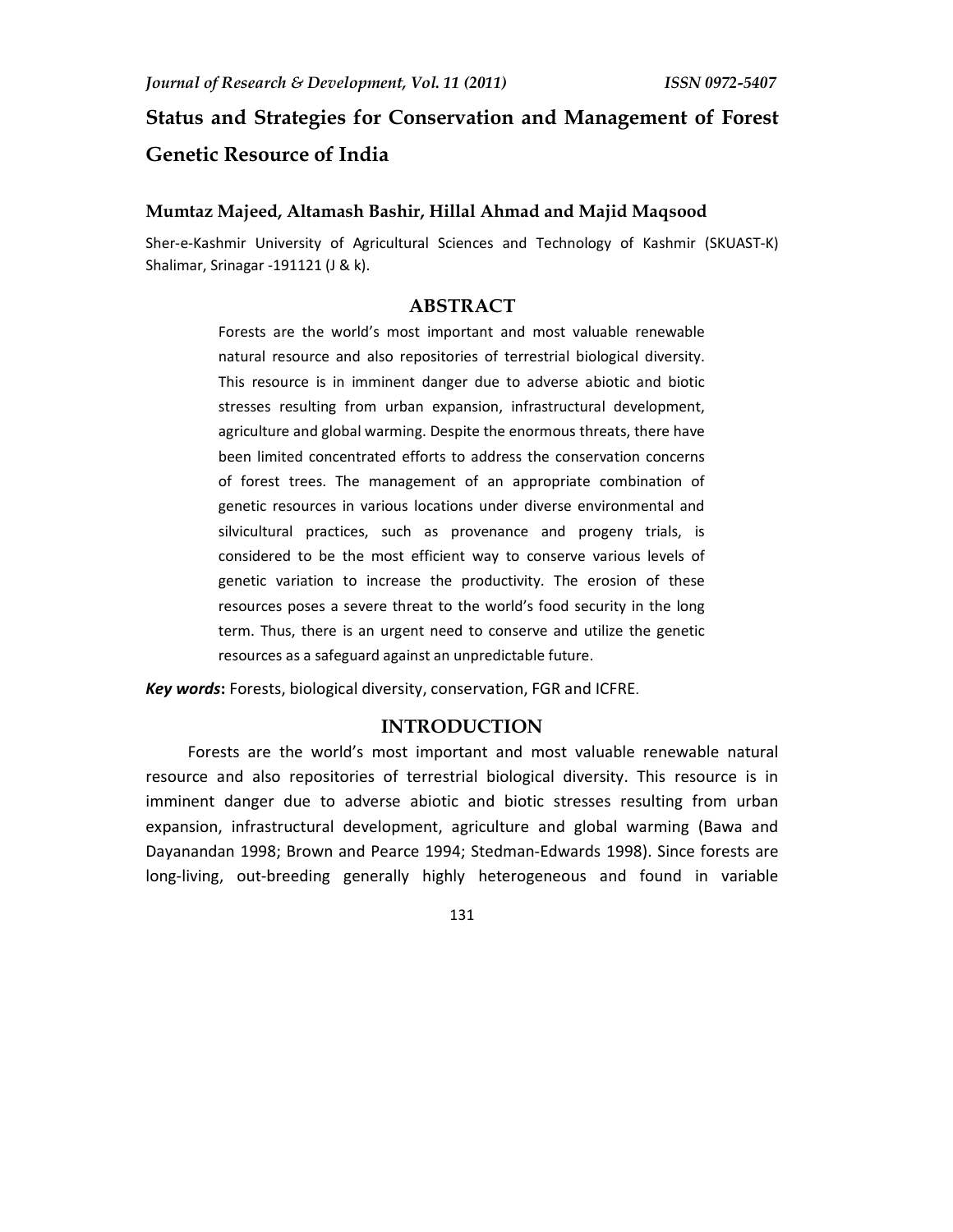environments, they have developed complex mechanisms to maintain high intraspecific diversity. It is well recognized that genetic variation is essential for species to evolve and adapt to changing environmental conditions. The sustained ability of forest trees to provide goods and services thus depends on the maintenance and management of Forest Genetic Resources (FGR). Despite the enormous threats, there have been limited concentrated efforts to address the conservation concerns of forest trees. India, for example, though being an acknowledged leader in conservation of crop genetic resources, has no systematic programme for conservation of FGR. Among others, critical information on the status, threats and extent and distribution of genetic diversity are required for planning effective conservation strategies. Though the basic principles of conservation of FGR are conceptually rooted in our understanding of crop genetic resources, the challenge lies in breaking free from this legacy and formulation of specific protocols that suit tree species.

#### **STATUS OF FOREST GENETIC RESOURCES IN INDIA**

India is one of the 12 centers of biological diversity in the world and the origin of several cultivated plants. It is estimated that about 45 000 species of plants occur in India, of which flowering plants account for 15 000 species. About 5000 of the flowering plants are endemic. The wild relatives of crop plants, together with other economically important species (about 150 species) are rich sources of many important and desirable characters and constitute a gene pool of potential use. The term FGR is used variedly and encloses a range of components from intraspecific diversity to inter-specific genetic diversity among a set of taxonomically and/or ecologically related species, to the entire range of forest species that are economically important and/or potentially useful (Young *et al.* 1999). It has been reported that in India there are about 6270 economically important species (Table 1).

According to Ahmed (1997), the total annual value of India's forest products is estimated to be Rs 300 000 million (about US\$ 6662 million) compared to the meagre investments of Rs 8000 million (US\$ 176 million) in this sector. Indian forests contribute significantly to meet the demand for fuelwood, fodder, and non-wood forest products and the major portion of all wood harvested (92%) is for fuelwood for cooking. India is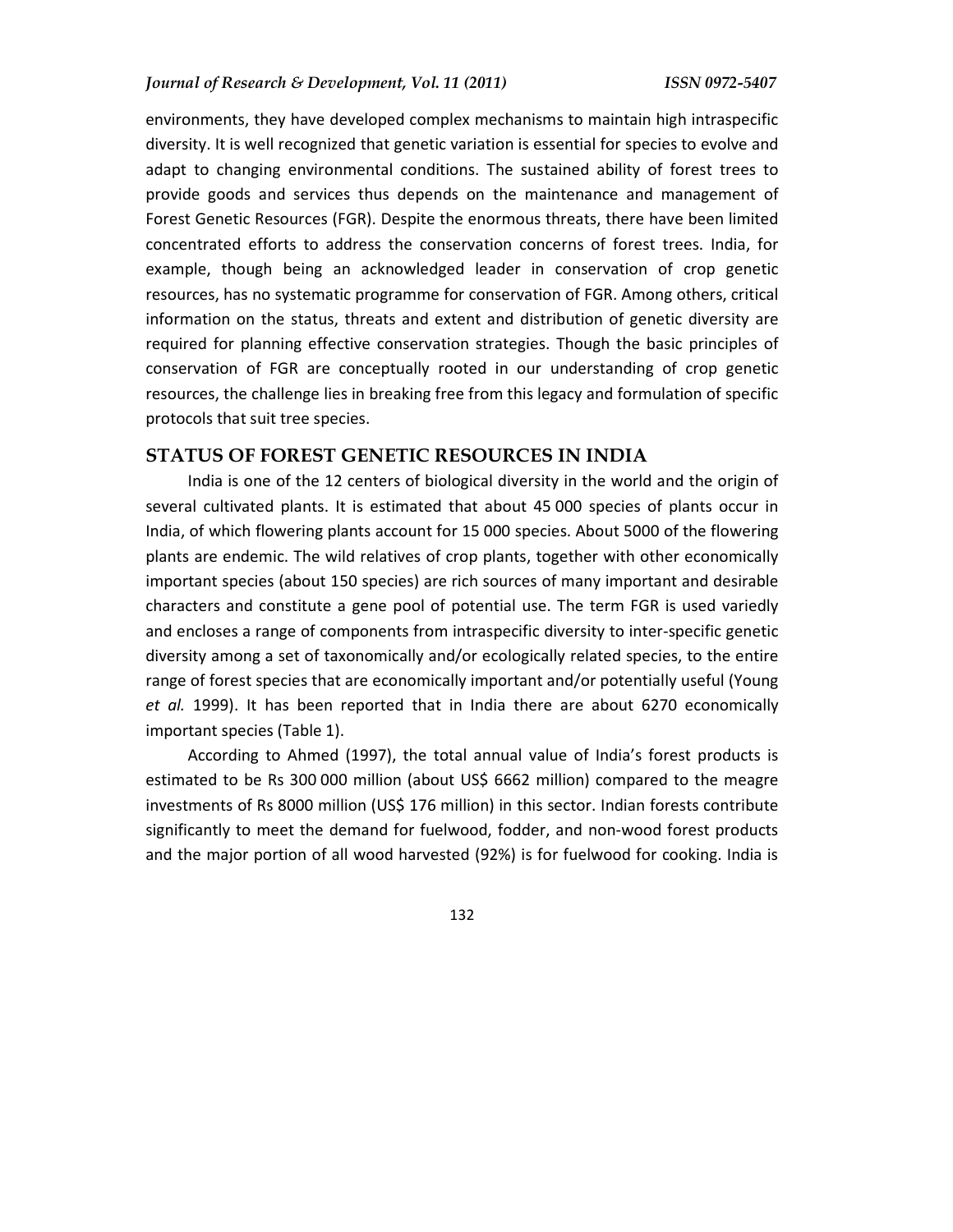short of forest resources and the current roundwood supply shortfall of 26 million  $m<sup>3</sup>$ annually is expected to remain in the foreseeable future (Ganguli, 2000).

| <b>Economic uses</b> | <b>Number of species</b> |
|----------------------|--------------------------|
| Food                 | 1200                     |
| Fodder               | 2200                     |
| Fuel and timber      | 1000                     |
| Medicines            | 1500                     |
| Fibre                | 150                      |
| Spices               | 120                      |
| Ωil                  | 100                      |

**Table 1. Economically important plant diversity in India as identified in the IV International Congress of Ethnobiology, Lucknow, India, 1994 (ICE 1994)** 

N.B. It is likely that some of the species are being used for more than one purpose.

# **NATIONAL CONSERVATION PROGRAMMES AND MANAGEMENT OF FGR**

Many countries have national policies or special programmes for the conservation of biological diversity, including forest biological diversity and FGR. The growing attention to conservation reflects increasing concern about alterations in the forests and the long-term maintenance of the health and overall productivity of forests and forest ecosystems. The Convention on Biological Diversity (CBD), adopted in 1992, affirms that States have sovereign rights over their biological resources and that they are responsible for conserving their biological diversity and for using them in a sustainable manner. The CBD relates to ecological, social, economic and ethical values of diversity.

National policies and programmes related to FGR cover a wide range of activities, from conservation measures to protection of rare and endangered species and populations, and regulations governing seed collection and transfer in socioeconomically important tree species to comprehensive approaches to the management of landscapes, ecosystems and FGR. With these complexities in mind, considerations related to FGR in India have been integrated within broad frameworks,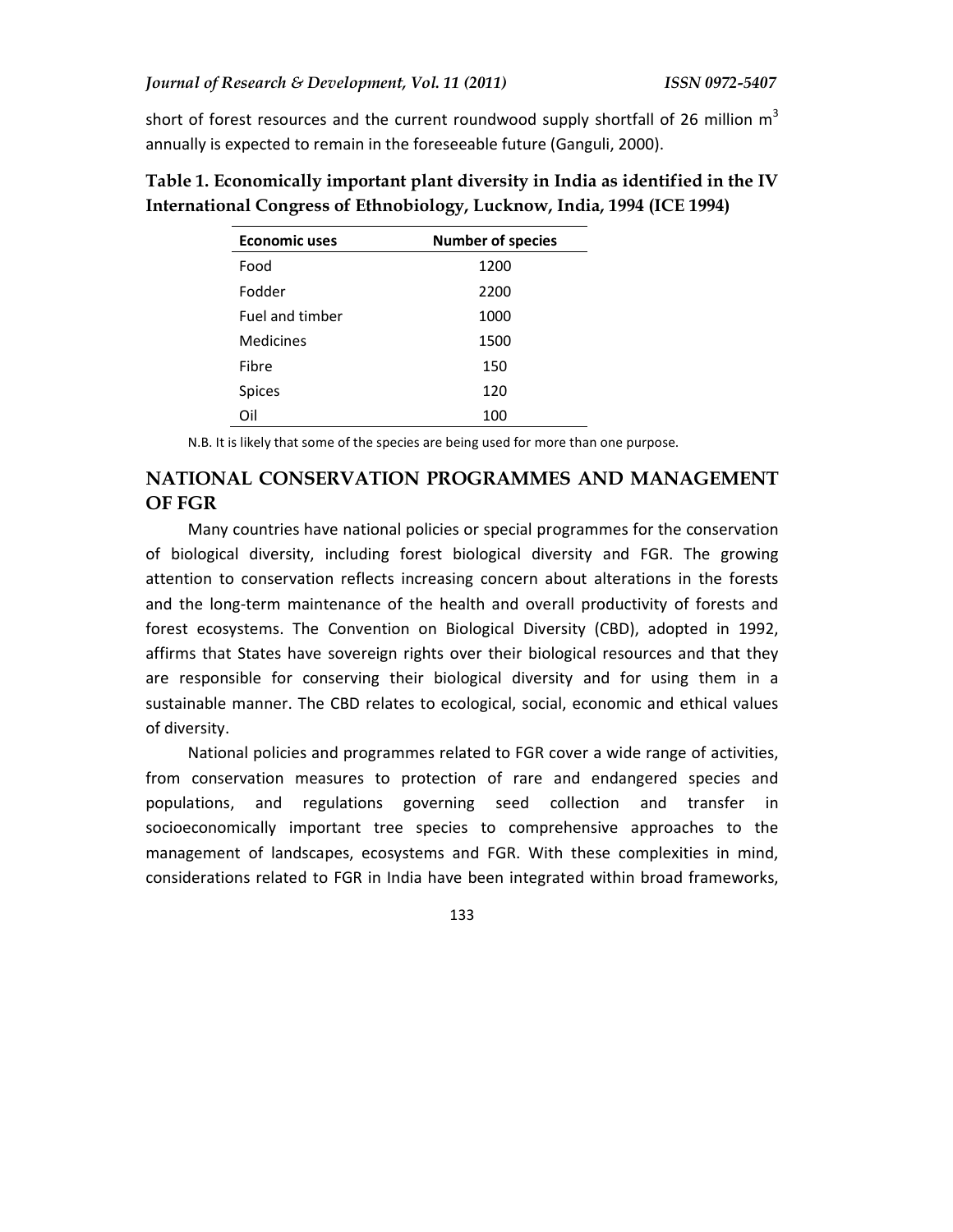such as national forest programmes and biodiversity action plans. The management of an appropriate combination of genetic resources in various locations under diverse environmental and silvicultural practices, such as provenance trials and progeny trials, is considered to be the most efficient way to conserve various levels of genetic variation to increase the productivity. However, most often genetic conservation has to be carried out without a real understanding of the genetic background of the populations and depends on population genetic models. In Indian forest ecosystems, some economically important forest tree species have been conserved in genebanks, *in situ* and *ex situ*  conservation sites with wide networking between the State forest departments. National parks (87) and other protected areas in the form of biosphere reserves (12) and wildlife sanctuaries (421), which have been regarded as *in situ* conservation and management of FGR at the species level.

## **ROLE OF THE INDIAN COUNCIL OF FORESTRY RESEARCH AND EDUCATION IN CONSERVATION OF FOREST GENETIC RESOURCES**

The National Bureau of Plant Genetic Resources (an independent national institute) has been working to introduce, collect and conserve plant genetic resources of mainly agricultural and horticultural species in India since 1976. Taking into consideration legal, political, economic and social issues, management of PGR has to be stratified, as these resources are imperative to sustainable development globally. The Indian Council of Forestry Research and Education (ICFRE) is an autonomous body under the Ministry of Environment and Forests, Government of India, with eight research institutes and three advanced centers in various parts of the country. ICFRE caters to the needs of different bio-geographical regions of the nation to increase the productivity through genetic and silvicultural improvement, treatment of wasteland and conservation of forest ecosystems. ICFRE has expertise and research collaboration with DANIDA and collaborative ventures with various international organizations, such as FAO, FORTIP (UNDP/FAO Regional Forest Tree Improvement Project), UNDP and World Bank on economically important species. ICFRE established a National Bureau of Forest Genetic Resources (NBFGR) with a wide network of regional institutes situated at various agroecological zones for germplasm collection, *ex situ* and *in situ* conservation as well as introduction and evaluation.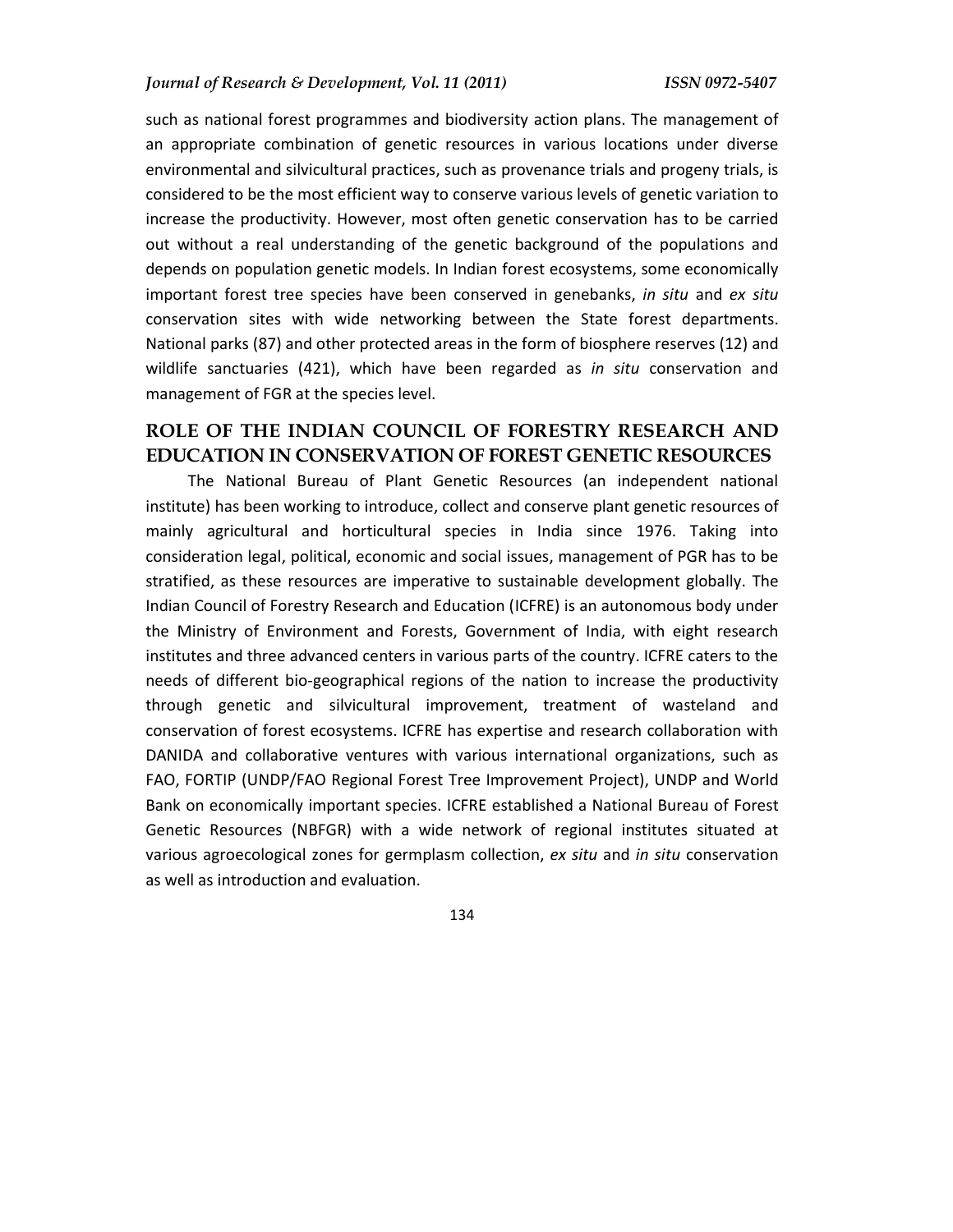To reach the desired goals, the following priority areas for research have been identified (NFRP 2001):

- Develop mitigation strategies in forestry sector to reduce and store greenhouse gases
- Research on upland watershed management (integrated soil and water conservation to check siltation and water scarcity and to boost afforestation)
- Research on reforestation of degraded lands and problematic soils (barren, mined, waste, water-logged and salt-affected lands, etc)
- Research on conservation, protection and sustainable development of existing forests to conserve biodiversity
- Increasing productivity of existing forests and future plantations through:
- High quality seed production
- Production and multiplication of site matched planting stock
- Improvement of species and varieties using traditional breeding methods and biotechnology
- Biological rejuvenation of lands using mycorrhizae and other useful microorganisms
- Research on multipurpose trees in farming systems
- Research on improved utilization of traditional wood and paper products, including improved recovery and processing
- Research on non-wood forest products, which provide sustenance to people and supply raw materials to a large number of forest-based industries
- Research on modern tools, equipment, techniques and operations for afforestation, logging and extraction of forest products
- Protection of forest from entomological and pathological problems
- Socioeconomic research for motivating farmers/land owners to adopt tree farming in a manner similar to crop-based farming

## **International Forest Genetic Resource Programme**

ICFRE has established a National Bureau of Forest Genetic Resources (NBFGR) under its International Genetic Resource Programme, along the lines of the National Bureau of Plant Genetics Resources (NBPGR). ICFRE is managing the collection,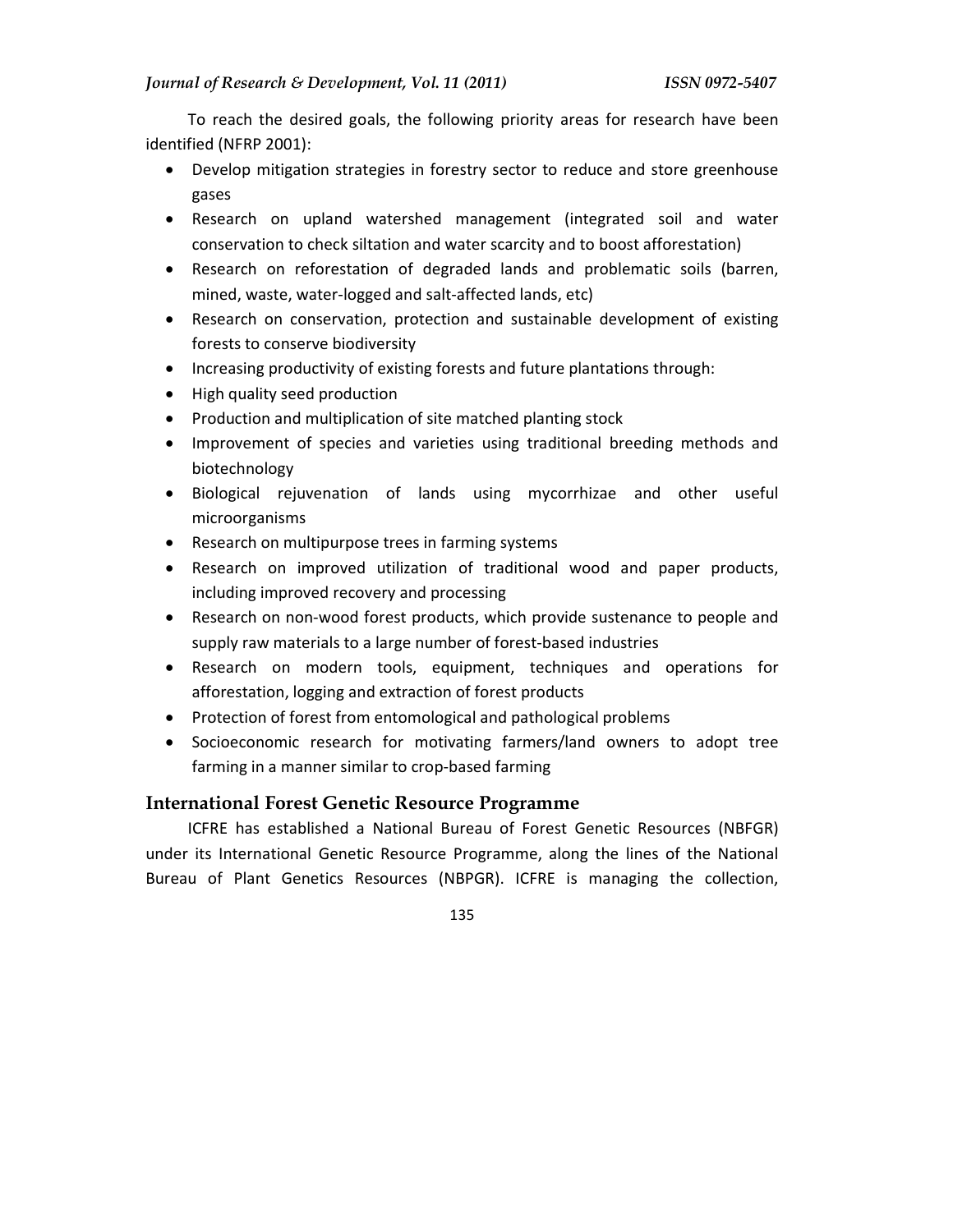documentation, evaluation and use of tree genetic resources available in India. ICFRE has established a similar line of action as established by the NBPGR, FAO, CIRAD, DANIDA, DFSC, FRED, FORTIP, World Bank-project and UNDP in promoting FGR research activities in India. ICFRE is interacting with various international organisations, such as the International Plant Genetic Resources Institute (IPGRI) on specific issues related to FGR conservation.

## **FUTURE REQUIREMENTS FOR SUPERIOR PROPAGULES**

Being a vast country with varying climatic and edaphic conditions, India has a variety of vegetation types. The cultural diversity coupled with traditional practices has made the people highly dependent on various types of local vegetation. Therefore, preferences for different species vary considerably. This results in a dilemma in the species choice, especially when the sociological aspects are taken into consideration. Various state forest departments have developed strategies to grow species taking into consideration local requirements, in addition to other species that are required in large amount. The current annual rate of planting of social forestry species is around 1.5 million ha and the number of seedlings planted is approximately 3000 million. The future annual planting target is expected to be little over 3 million ha, consisting mainly of bamboos, *Eucalyptus, Acacia, Albizia, Prosopis, Casuarina, Dalbergia,* conifers and teak. The projected annual requirement of tree seedlings is 6160 million, of which around 23.5% is expected to be raised from SPAs of certified seed sources and around 15% is expected to be raised from genetically improved sources. Fifty per cent of the teak seeds will be coming from SPAs and 25% from genetically improved stock. Likewise, about 25% of future *Eucalyptus* seeds is expected to be provided as genetically improved stock. In the case of *Acacias* and *Albizia*, not less than 30% of seeds will be collected from identified/certified seed sources. In the case of *Casuarina* and *Dalbergia sissoo*, 20 and 10%, respectively, will be made available from genetically improved plants. It is possible that the amount of seeds of these two species available from the genetically improved plants may be doubled as a result of a tree improvement programme. In the case of conifers, however, only 20% of the seeds would be collected from the SPAs and the supply of genetically improved seeds may not be more than 2% (Table 2).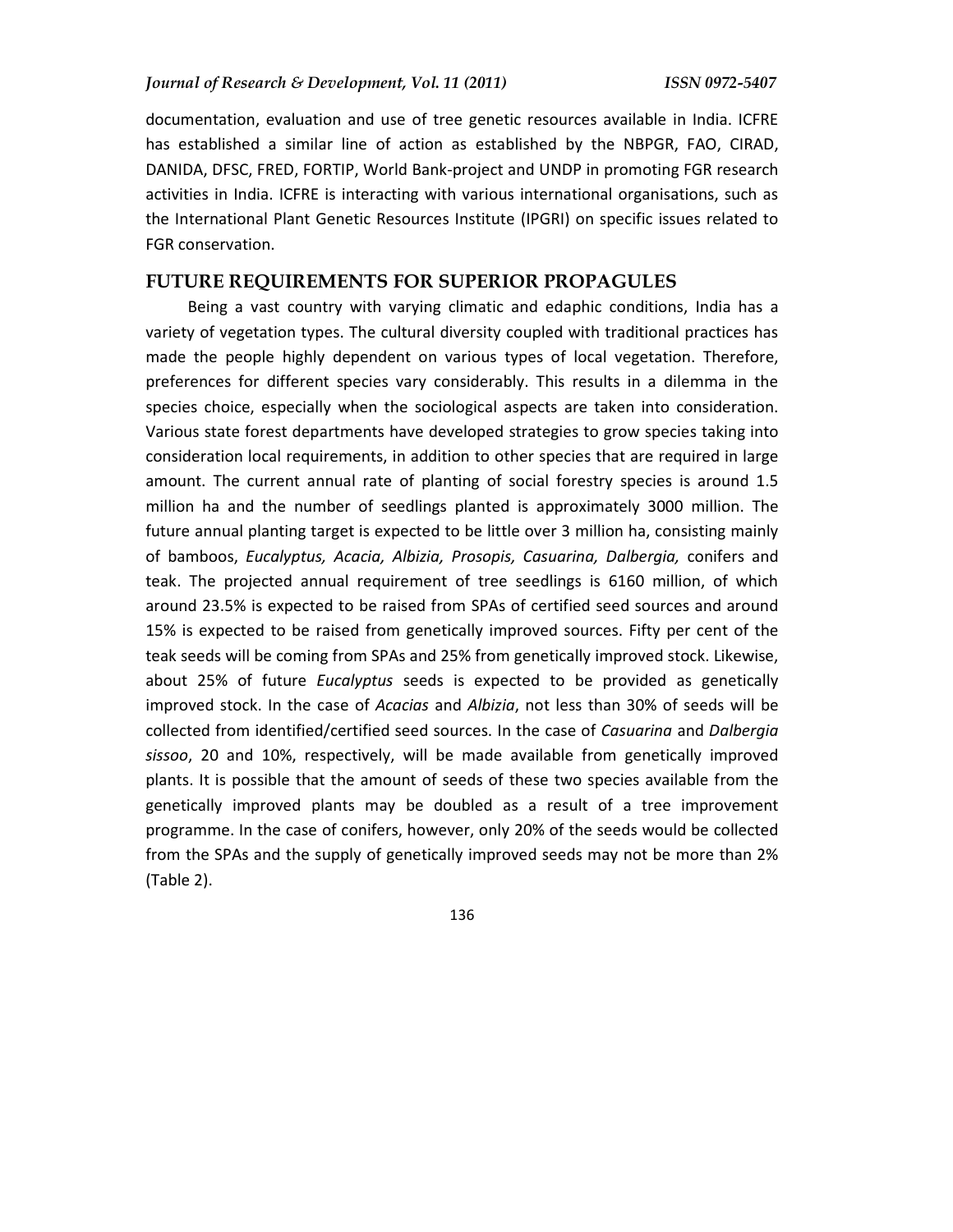**Table 2. Projected quantity of seeds needed for tree planting activities in India, including improved seeds (all figures in kilograms, percentages are in parentheses).** 

| <b>Species</b>   | <b>Seed from SPA Genetically</b> |               | Seed                       | by Total seeds |
|------------------|----------------------------------|---------------|----------------------------|----------------|
|                  |                                  |               | improved seed conventional |                |
|                  |                                  | (C.S.)        | practice                   |                |
| Eucalyptus spp.  | 650 (18.5%)                      | 875 (25%)     | 1975 (56.5%)               | 3500           |
| Acacias          | 88 800 (30%)                     | 29 600 (10%)  | 177 600                    | 296 000        |
| Albizia spp.     | 48 860 (30%)                     | 15 620 (10%)  | 93 720 (60%)               | 156 200        |
| Casuarina        | 114 (20%)                        | 114 (20%)     | 342 (60%)                  | 570            |
| equisetifolia    |                                  |               |                            |                |
| Dalbergia sissoo | 412 (10%)                        | 412 (10%)     | 3 303 (80%)                | 4 1 2 7 6      |
| Conifers         | 16 660 (20%)                     | 1670 (2%)     | 64 970 (78%)               | 83 300         |
| Tectona grandis  | 228 570 (50%)                    | 114 285 (25%) | 114 285 (25%)              | 457 140        |

## **RESEARCH AND DEVELOPMENT IN GENETIC RESOURCES**

With a view to improve the productivity and profitability of planting forest species and offering an attractive land use option, many State Forest Departments have established SPAs, CSOs, Seedling Seed Orchards (SSOs), Vegetative Multiplication Gardens (VMGs) and modern nurseries in consultation with ICFRE for production of quality planting stock material. ICFRE has also implemented a major research and development project to improve the productivity of *Casuarina*, poplar, teak and eucalypts in a short time span through the application of vegetative propagation and cloning techniques with the existing useful variation as well as development and deployment of locality-specific, high-yielding, forest-growing and disease-resistant clones (Sharma *et al.* 2002). The adopted methodology includes selection of Candidate Plus Trees (CPTs) with most desirable qualities and cloning of the CPTs through rooting of juvenile coppice shoots under controlled environment in the green house.

In order to develop better clones than what is available presently and to widen the genetic base of clonal plantations, research and development priorities have been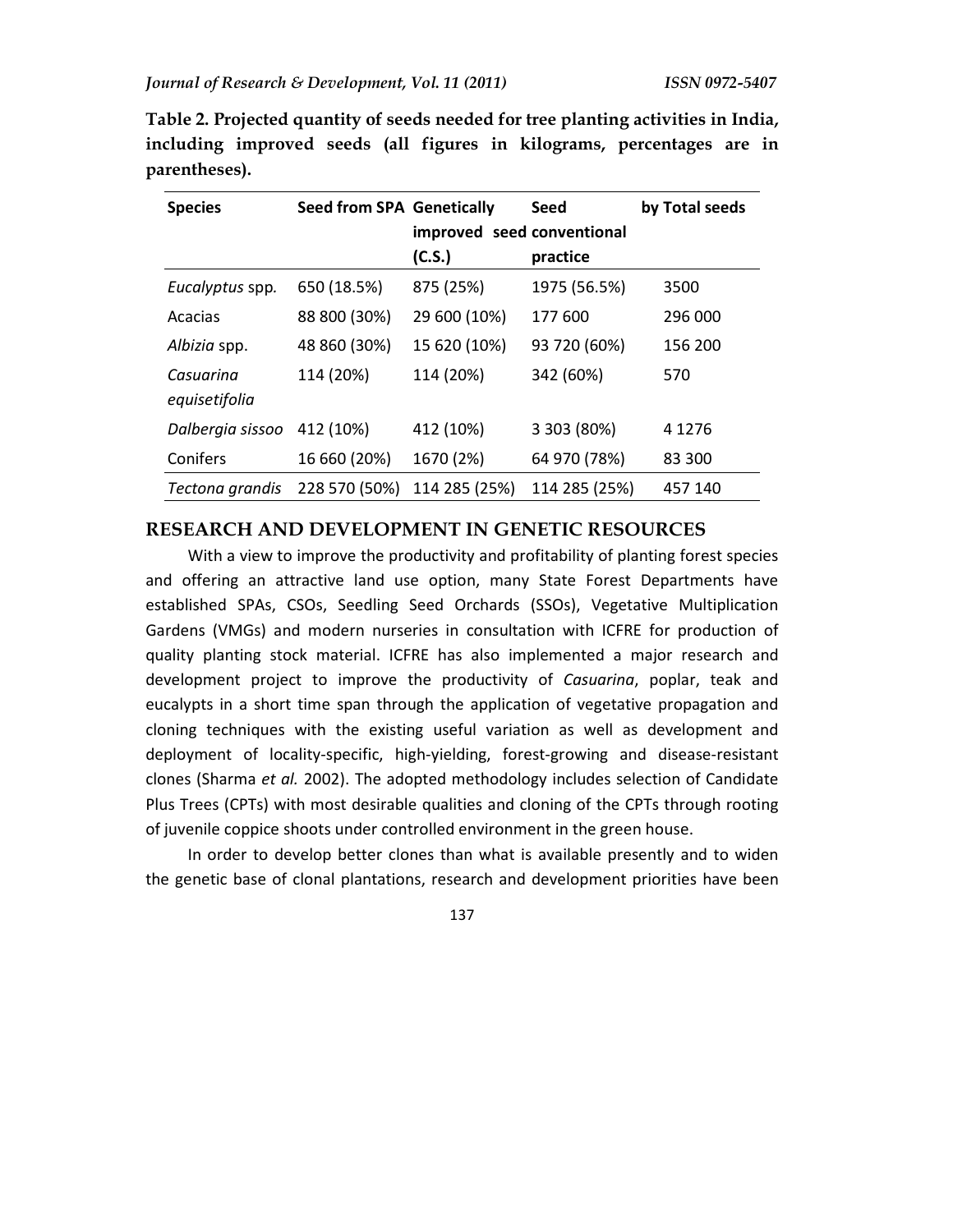identified and are being carried out in various institutions of ICFRE with significant achievements (Table 3).

|            |  |  |  | Table 3. Priority species for different states for the Planting Stock Improvement |
|------------|--|--|--|-----------------------------------------------------------------------------------|
| programme. |  |  |  |                                                                                   |

| <b>State</b>                     | Coordinating<br>institute | Priority species for the establishment of                                 |                                                                                                              |                                                                          |                                                                          |  |
|----------------------------------|---------------------------|---------------------------------------------------------------------------|--------------------------------------------------------------------------------------------------------------|--------------------------------------------------------------------------|--------------------------------------------------------------------------|--|
|                                  |                           | Seed production<br>areas (SPA)                                            | <b>Clonal</b><br>seed<br>orchards                                                                            | <b>Seedling</b><br>seed<br>orchards                                      | Vegetative<br>multiplication<br>gardens                                  |  |
| UP, Haryana<br>& Punjab          | FRI,<br>Dehra Dun         | Dalbergia sissoo<br>Eucalyptus<br>tereticornis<br>Pinus roxburghii        | Dalbergia sissoo<br>Eucalyptus<br>tereticornis<br>Pinus roxburghii                                           | Dalbergia sissoo<br>Eucalyptus<br>tereticornis<br>Pinus roxburghii       | Eucalyptus<br>tereticornis<br>Pinus<br>roxburghii                        |  |
| Kerala,<br>TN,<br>A. & Nicobar   | IFGTB,<br>Coimbatore      | Eucalyptus spp.<br>Acacia spp.<br>Tectona grandis                         | Eucalyptus spp.<br>Eucalyptus spp.<br>Casuarina spp.<br>Casuarina spp.<br>Tectona grandis<br>Tectona grandis |                                                                          | Eucalyptus<br>spp.<br>Casuarina spp.<br><b>Tectona</b><br>grandis        |  |
| Karnataka &<br>Andhra<br>Pradesh | IWST,<br>Bangalore        | Tectona grandis<br>Eucalyptus<br>camaldulensis<br>Casuarina spp.          | Eucalyptus spp.<br>Tectona grandis<br>Casuarina spp                                                          | Eucalyptus spp.<br>Tectona grandis<br>Casuarina spp                      | Tectona<br>grandis<br>Bamboo                                             |  |
| MP,<br>Maharashtra<br>& Orissa   | TFRI, Jabalpur            | Tectona grandis<br>Casuarina<br>equisetifolia                             | Tectona grandis<br>Casuarina spp.<br>Albizia procera<br>Bamboo                                               | Tectona grandis<br>Casuarina spp.<br>Albizia procera<br>Bamboo           | <b>Tectona</b><br>grandis<br>Casuarina spp.<br>Albizia procera<br>Bamboo |  |
| Rajasthan<br>Gujarat             | AFRI, Jodhpur             | Tectona grandis<br>Dalbergia sissoo<br>Acacia nilotica<br>Eucalyptus spp. | Tectona grandis<br>Dalbergia sissoo<br>Acacia nilotica<br>Eucalyptus spp.                                    | Dalbergia sissoo<br>Acacia nilotica<br>Eucalyptus spp.                   | Dalbergia<br>sissoo<br>Eucalyptus<br>spp.                                |  |
| J&K<br>Himachal<br>Pradesh       | HFRI, Shimla              | Pinus roxburghii                                                          | Dalbergia sissoo<br>Pinus spp.                                                                               | Dalbergia sissoo<br>Pinus spp.                                           | Dalbergia<br>sissoo<br>Populus spp.                                      |  |
| UP                               | ISF&ER,<br>Allahabad      | Dalbergia sissoo                                                          | Eucalyptus spp.                                                                                              | Acacia spp.<br>Dalbergia sissoo                                          | <b>Tectona</b><br>grandis<br>Eucalyptus                                  |  |
| Bihar, Orissa<br>W.B.            | IFP, Ranchi               | Acacia<br>auriculiformis                                                  | Eucalyptus spp.                                                                                              | Acacia spp.<br>Eucalyptus spp.<br>Dalbergia sissoo<br>Gmelina<br>arborea | Eucalyptus spp.<br>Paulownia sp.<br>Gmelina arborea<br><b>Bamboo</b>     |  |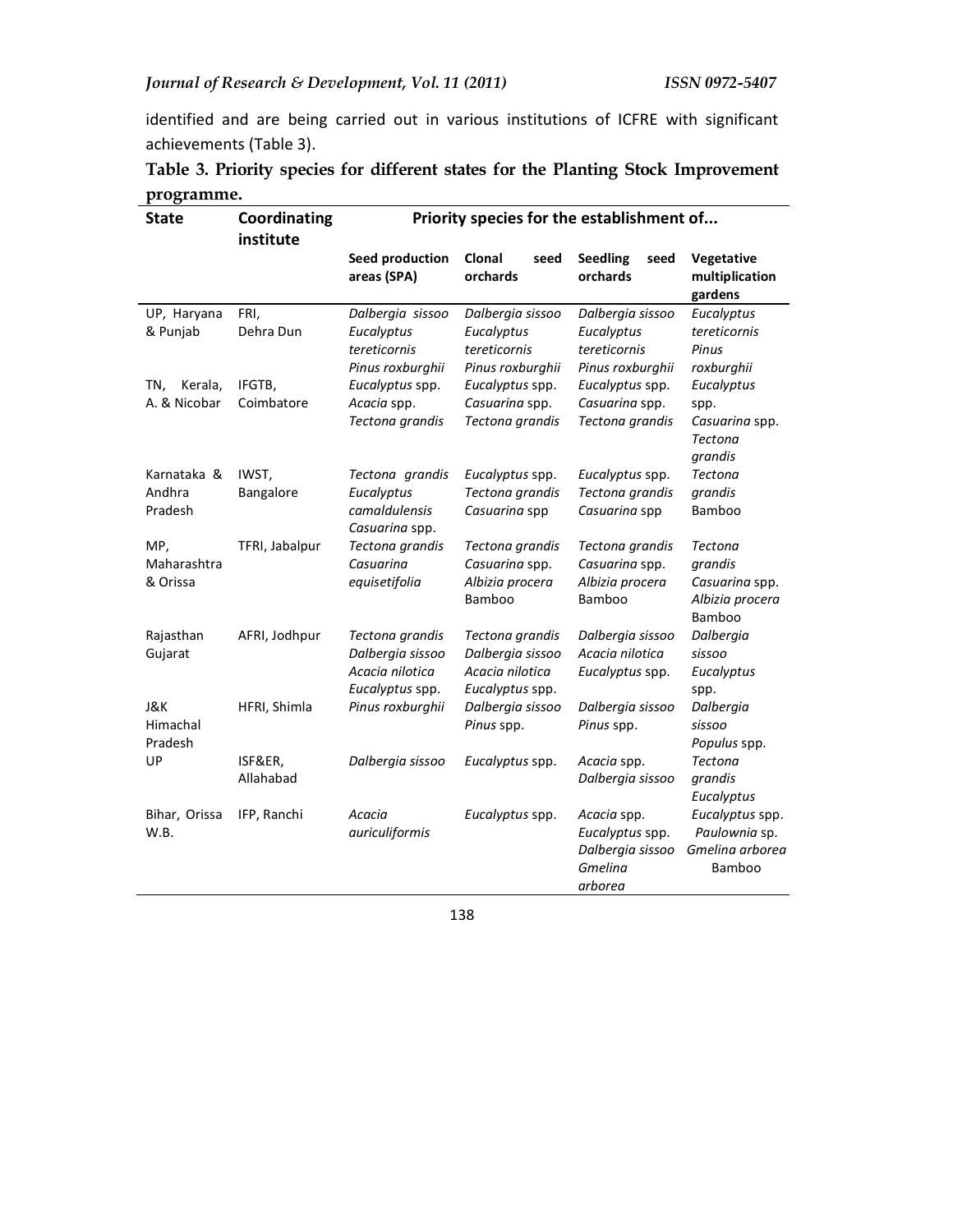ICFRE has established the following SPAs, CSOs, SSOs and VMGs of various species in different parts of the country (Table 4).

| <b>State</b>     | Coordinating<br>institute | <b>Seed</b><br>production<br>areas (SPA) | Clonal<br>seed<br>orchards<br>(CSO) | <b>Seedling</b><br>seed<br>orchards<br>(SSO) | Vegetative<br>multiplication<br>gardens<br>(VMG) |
|------------------|---------------------------|------------------------------------------|-------------------------------------|----------------------------------------------|--------------------------------------------------|
| UP, Haryana &    | FRI,                      | 181.8                                    | 28.0                                | 25.2                                         | 4.1                                              |
| Punjab           | Dehradun                  |                                          |                                     |                                              |                                                  |
| TN, Kerala, A.   | IFGTB,                    | 82.3                                     | 27.7                                | 38.3                                         | 13.0                                             |
| & Nicobar        | Coimbatore                |                                          |                                     |                                              |                                                  |
| Karnataka<br>&   | IWST,                     | 120.0                                    | 12.0                                | 34.0                                         | 6.0                                              |
| Andhra           | Bangalore                 |                                          |                                     |                                              |                                                  |
| Pradesh          |                           |                                          |                                     |                                              |                                                  |
| MP,              | TFRI, Jabalpur            | 425.0                                    | 41.0                                | 83.5                                         | 10.0                                             |
| Maharashtra      |                           |                                          |                                     |                                              |                                                  |
| & Orissa         |                           |                                          |                                     |                                              |                                                  |
| Rajasthan,       | AFRI, Jodhpur             | 200.0                                    | 29.0                                | 55.0                                         | 5.0                                              |
| Gujarat          |                           |                                          |                                     |                                              |                                                  |
| States of N-E    | IRMDFR,                   | 24.0                                     | 5.0                                 | 60.0                                         | 10.0                                             |
|                  | Jorhat                    |                                          |                                     |                                              |                                                  |
| J&K Himachal     | HFRI, Shimla              | 32.5                                     | 12.8                                | 6.0                                          | 6.0                                              |
| Pradesh          |                           |                                          |                                     |                                              |                                                  |
| UP               | ISFER,                    | 60.0                                     | 8.0                                 | 12.0                                         | 2.0                                              |
|                  | Allahabad                 |                                          |                                     |                                              |                                                  |
| Bihar,<br>Orissa | IFP, Ranchi               | 100.0                                    | 3.0                                 | 30.5                                         | 0.0                                              |
| W.B.             |                           |                                          |                                     |                                              |                                                  |

|  |                                 |  | Table 4. State-wise planting stock improvement areas for priority species |  |  |
|--|---------------------------------|--|---------------------------------------------------------------------------|--|--|
|  | under ISFRE (areas in hectares) |  |                                                                           |  |  |

## **Provenance Trials**

The first provenance trials for two important native species *viz. Tectona grandis* and *Pinus roxburghii* were initiated by Prof. M. L. Laurie and Sir Harry Champion, respectively, during the time when they were silviculturists at the FRI, Dehradun.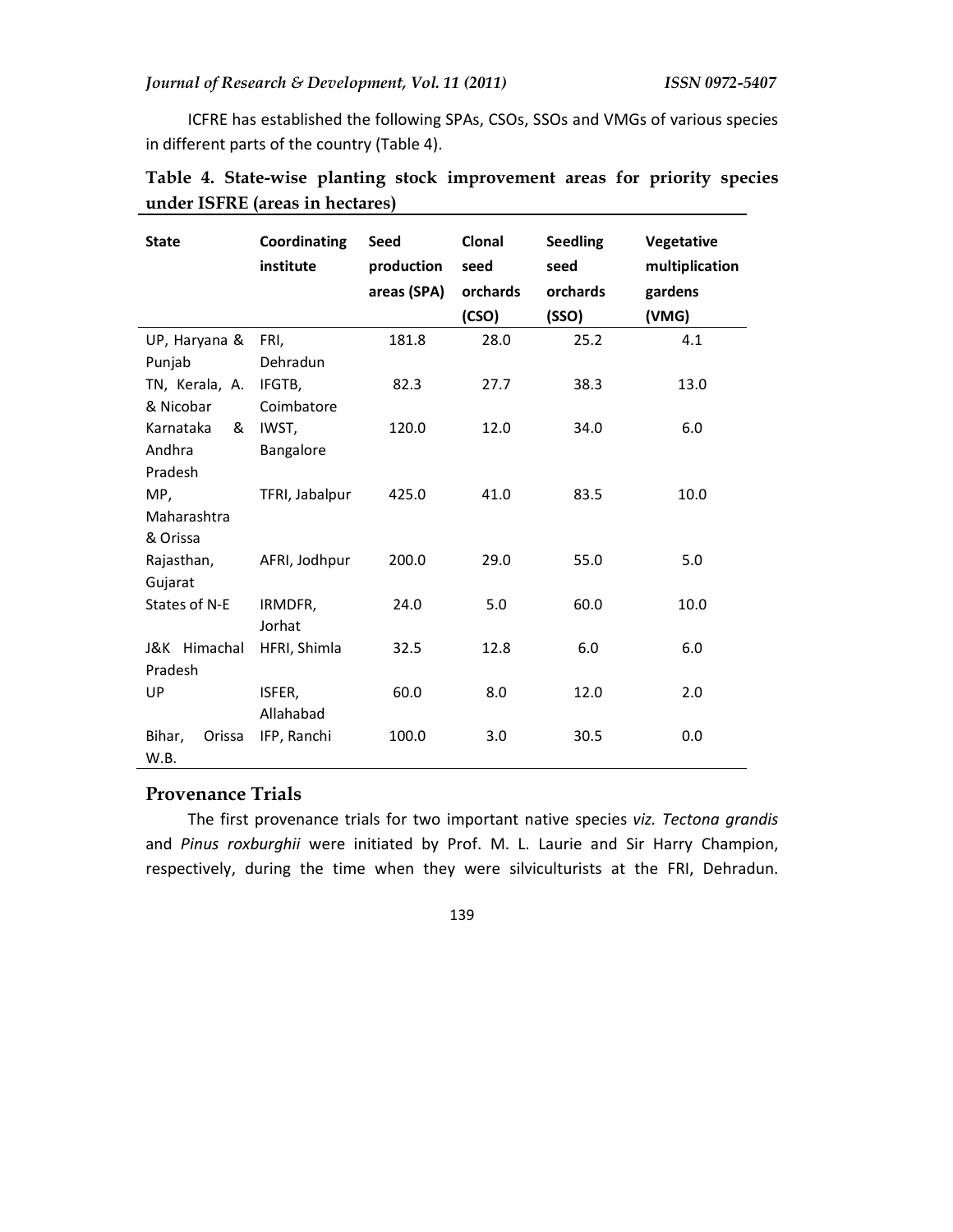Provenance trials of teak were established during 1928-30 in a number of locations in India. The tests on teak and chir pine have yielded useful information. International provenance trials of *Tectona grandis* and *Gmelina arborea* have been established in different states in collaboration with the Danida Forest Seed Centre (DFSC). ICFRE has initiated national level provenance experiments on *Tectona grandis*, *Pinus roxburghii* and *Bombax ceiba*. ICFRE has also collaborated in international provenance testing of eucalypts, particularly *Eucalyptus tereticornis*, *E. camaldulensis* and *E. grandis*. Trials have also been laid for acacias and tropical pines, such as *Pinus oocarpa*, *P. caribaea* and *P. kesiya,* etc. Technical inputs have been extended to state forest departments for provenance tests for species of interest such as *Eucalyptus grandis* and *E. globulus*.

The provenance trials have been further systematised during the last five years by ICFRE. Different institutes conducted both national and international provenance trials in collaboration with the State Forest Departments and international agencies. The details are given in Table 5.

|                  |         |                      | <b>States of India</b> |           |                     |              |
|------------------|---------|----------------------|------------------------|-----------|---------------------|--------------|
| <b>Species</b>   | U.P.    | T.N.                 | M.P.                   | Rajasthan | Karnataka           | <b>Bihar</b> |
|                  | Punjab  | <b>Kerala</b>        | Maharashtra            | Gujarat & | <b>A.P. A&amp;N</b> | W.B.         |
|                  | &       | <b>&amp; A&amp;N</b> | Orissa<br>&            | D&N       |                     | Orissa       |
|                  | Haryana | Land                 | Goa                    |           |                     |              |
| Acacia nilotica  | 27      | 34                   | 46                     | 14        |                     |              |
| Azadirachta      |         | -                    | 26                     | 19        |                     |              |
| indica           |         |                      |                        |           |                     |              |
| Pinus roxburghii | 23      |                      |                        |           |                     |              |
| Dalbergia sissoo | 31      |                      | 10                     | 10        |                     |              |
| Prosopis         | 6       |                      |                        |           |                     |              |
| cineraria        |         |                      |                        |           |                     |              |
| Casuarina        |         | 40                   |                        |           |                     |              |
| equisetifolia    |         |                      |                        |           |                     |              |
| Eucalyptus       |         | 17                   |                        |           |                     | 10           |

#### **Table 5. Provenance trials established by ICFRE**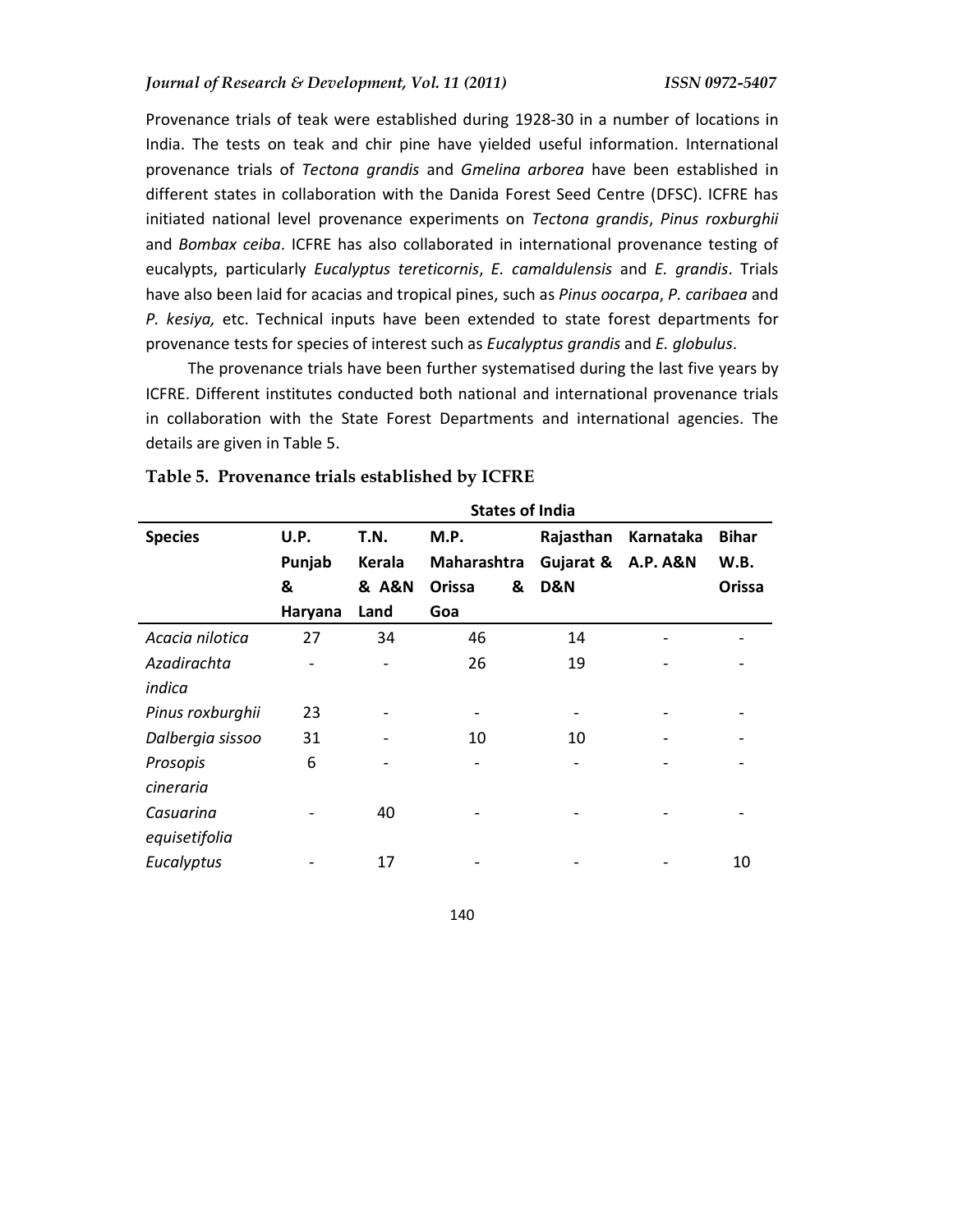| grandis          |    |    |    |    |    |
|------------------|----|----|----|----|----|
| E. tereticornis  |    | 5  | 4  |    |    |
| E. camaldulensis |    | 13 | 16 |    | 15 |
| E. microtheca    |    | 20 |    |    |    |
| Acacia lebbeck   |    | 13 |    |    |    |
| A. mangium       |    |    | 13 |    |    |
| Santalum album   |    |    | 9  |    |    |
| Acacia procera   |    |    | 11 |    |    |
| Pongamia         |    |    | 7  |    |    |
| pinnata          |    |    |    |    |    |
| Jatropha curcus  |    |    | 25 |    |    |
| Dendrocalamus    |    |    | 11 |    |    |
| strictus         |    |    |    |    |    |
| Tecomella        |    |    |    | 13 |    |
| undulate         |    |    |    |    |    |
| <b>Gmelina</b>   | 32 |    |    | 13 |    |
| arborea          |    |    |    |    |    |

#### **Plus Trees**

The selection of plus trees was done with the help of the State Forest Departments. The ICFRE institutes maintain plus tree registers for different species. The largest number of plus trees was for teak followed by *D. sissoo, P. roxburghii*, *C. equisetifolia* and *A. indica* (neem) (Table 6).

## **Seed Orchards**

Seed orchards contribute greatly to the production of quality planting stock of the desired species. A clonal teak seed orchard established at Walayar, Kerala consists of 20 superior genotypes from Tamil Nadu, Kerala and Andra Pradesh, and is providing superior seeds for improvement programmes. Similarly, a clonal seed orchard of *Tectona grandis* consisting of 80 clones collected from superior genotypes from different states and seed orchards of *Bombax ceiba*, *Casuarina equisetifolia* and bamboos have been established at the Tropical Forest Research Institute (TFRI),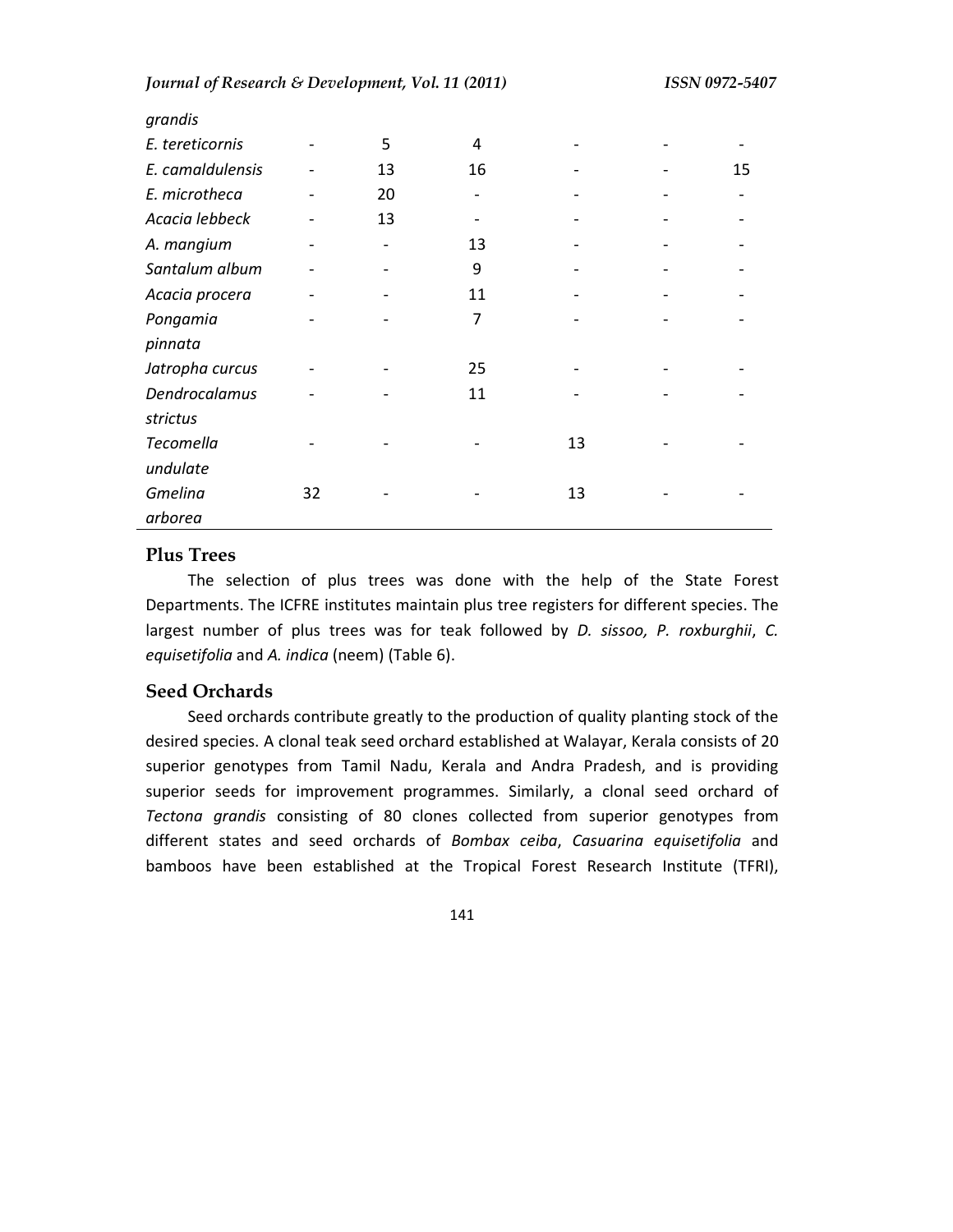Jabalpur. An excellent clonal seed orchard for sandal (*Santalum album*) has been established at Gottipura by the Institute of Wood Science & Technology (IWST), Bangalore. The seeds are made available to progressive planters and also used for development of demonstration plantation of sandal. Seed orchards established in different states are shown in Table 3.

#### **Seed Production Areas**

Much of the work with seed production areas is on teak with over 3000 ha established by the close collaboration between different State Forest Departments and ICFRE institutions. Different institutions have developed methods for demarcation and selection of trees in the SPAs so that trees with desirable characteristics are retained. The method for establishment of SPAs has been developed by ICFRE and the details provided to the State Forest Departments. State-wise information about seed production areas is given in Table 6.

#### **Vegetative Propagation and Establishment of Clonal Banks**

Vegetative propagation is an effective method for tree improvement as it could capture both additive and non-additive genetic variances. By using vegetative propagation techniques, it is possible to produce plants and quickly establish clonal banks, provided the plants are not recalcitrant to rooting and plageotropism in growth. Use of juvenile material or inducing juvenility in adult material greatly contributes to the success of establishing clonal lines.

Different ICFRE institutes have developed a vegetative propagation technique for a number of economically important species for establishment of a clonal bank and for mass multiplication. The details of species have been presented in Table 5. Currently, ICFRE is able to produce and supply good quality planting stock of *D. sissoo*, *E. tereticornis*, *E. camaldulensis*, *C. equisetifolia*, poplars and *Tectona grandis.* In addition, ICFRE is continuously adding more and more clones with defined characteristics and is also exchanging clonal material with various State Forest Departments.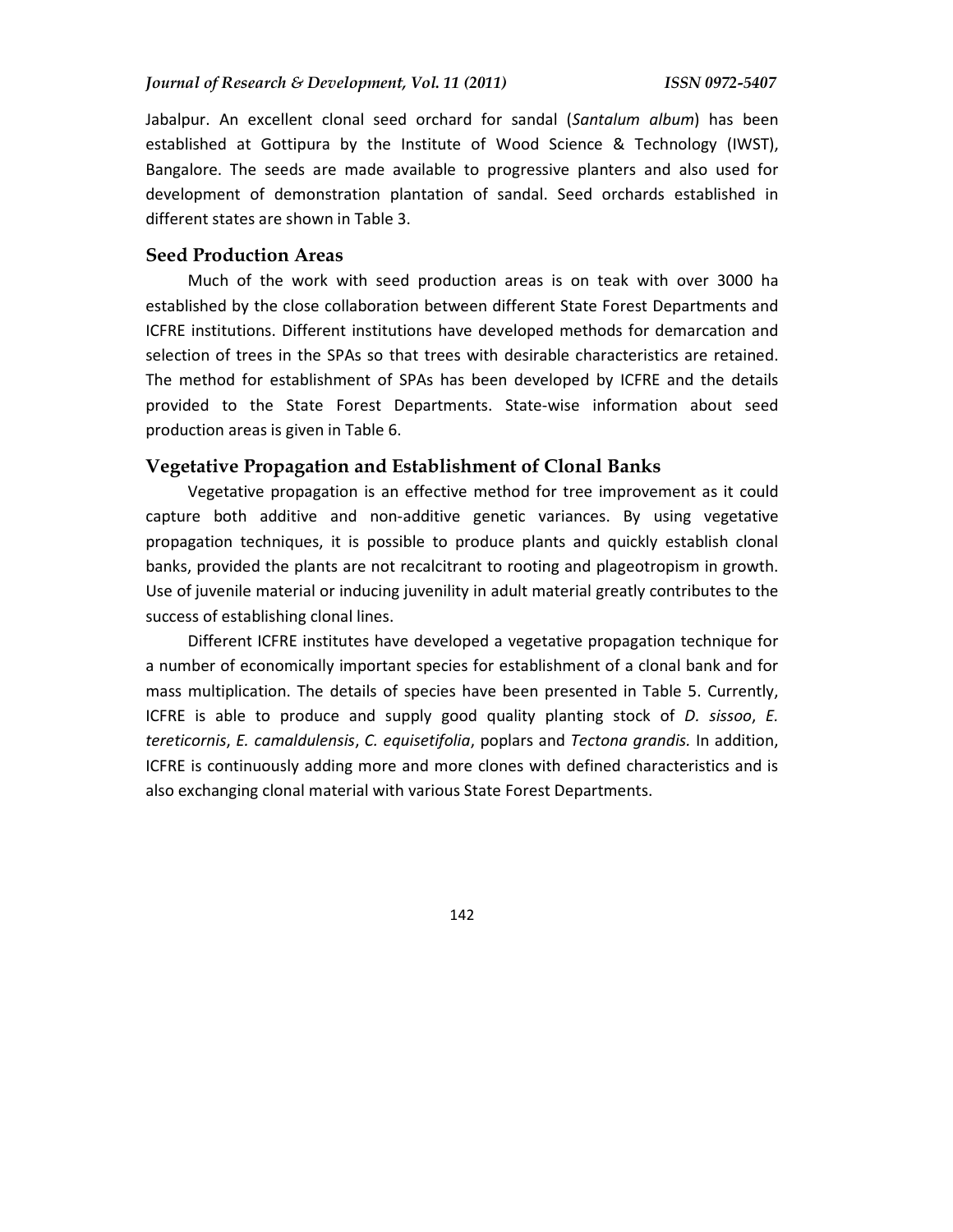|                     | <b>States of India</b> |                |              |                |                     |  |  |
|---------------------|------------------------|----------------|--------------|----------------|---------------------|--|--|
| <b>Species</b>      | U.P.                   | T.N.           | M.P.         | Rajasthan      | Karnataka           |  |  |
|                     | Punjab<br>&            | Kerala &       | Maharashtra  | Gujrat &       | <b>A.P. A&amp;N</b> |  |  |
|                     | Harayana               | <b>A&amp;N</b> | Orrisa & Goa | <b>D&amp;N</b> |                     |  |  |
|                     |                        | Land           |              |                |                     |  |  |
| Azadirachta indica  | 47                     | 40             |              |                |                     |  |  |
| Dalbergia sissoo    | 130                    |                | 43           |                |                     |  |  |
| Casuarina           |                        | 91             |              |                |                     |  |  |
| equisetifolia       |                        |                |              |                |                     |  |  |
| Tectona grandis     |                        | 53             | 330          |                | 50                  |  |  |
| Eucalyptus          |                        | 42             |              |                |                     |  |  |
| tereticornis        |                        |                |              |                |                     |  |  |
| Dalbergia latifolia |                        |                | 15           |                |                     |  |  |
| Tecomella           |                        |                |              | 15             |                     |  |  |
| undulate            |                        |                |              |                |                     |  |  |
| Acacia nilotica     |                        |                |              | 4              |                     |  |  |
| Prosopis cineraria  |                        |                |              | 6              |                     |  |  |
| Acacia tortilis     |                        |                |              | 8              |                     |  |  |
| Pinus roxburghii    | 97                     |                |              |                |                     |  |  |

#### **Table 6. Details of plus trees selected in various states**

## **Tissue Culture for Mass Propagation**

Research on tissue culture of trees was initiated in late 1970s with emphasis on teak and eucalyptus for which protocols were developed. The institutes under ICFRE have taken up a number of species for mass multiplication through tissue culture, to produce adequate number of good quality planting stock material. Studies were also conducted on mass multiplication of different bamboos, including edible bamboos, and several thousands of plantlets have been transferred to the field. The technique is used in conjunction with selection strategies so that the material produced is of high quality.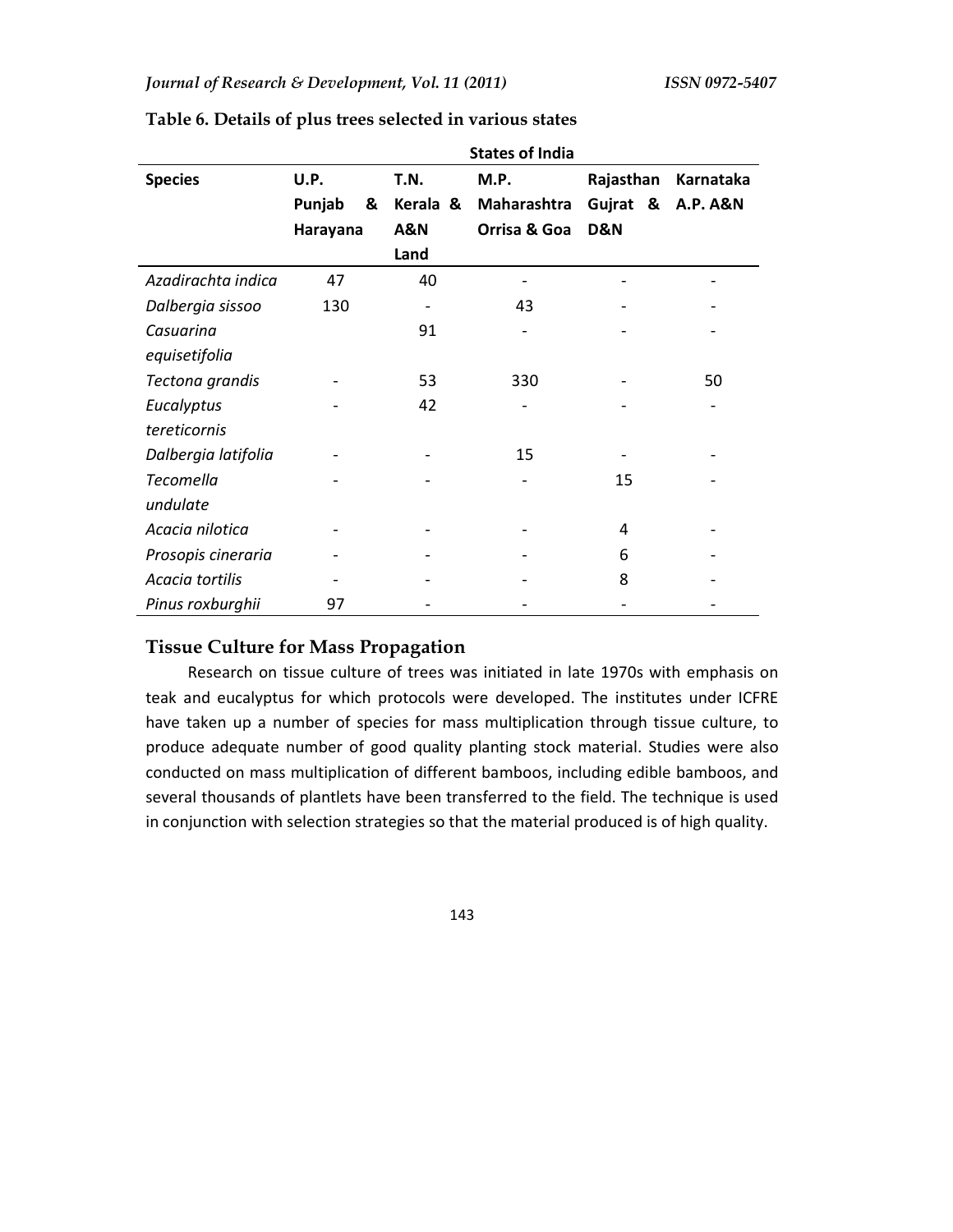#### **Seed Bank and Seed Exchange**

The programme for the production of quality planting stock involved tree selection, seed collecting, storage and distribution, not only within the region but also to other regions where the species was of interest. Seed exchange is already in progress for neem, *Casuarina*, eucalyptus and bamboos. ICFRE institutes have developed modern techniques for genetic conservation to improve the planting stock, such as storage of seeds, pollen, storage by *in-vitro* methods, growth limitation, cryopreservation and use of molecular biological methods. Seed certification is done for transportation of seeds within and outside the country. Seed certification is designed to ensure that the seed for sale is of the right variety and of good quality. Thus, legislation on seed certification has been adopted, however mostly for agriculture seeds. There is a need to develop such mechanism for forestry seeds.

#### **CONCLUSIONS**

Forest genetic resources are facing multiple threats from habitat loss, forest fires, climate change and from the invasion of exotic species. Conservation is compounded by the number of species that require protection. Plant resources, many of which come from forests, are the biological basis of the world security and directly or indirectly support the livelihoods of every person on earth by providing food, feed for domestic animals, fibre, clothing, shelter, wood, timber, medicine, energy, etc. These resources are also the raw material used in the production of new plant varieties through traditional plant breeding or through biotechnology. The erosion of these resources poses a severe threat to the world's food security in the long term. Thus, there is an urgent need to conserve and utilize the genetic resources as a safeguard against an unpredictable future.

#### **REFERENCES**

- Ahmed, M.F. 1997. In-depth country study India. *Asia-Pacific forestry sector outlook study*. Food and Agriculture Organization of the United Nations (FAO), 1997.
- Bawa, K.S. and Dayanandan, S. 1998. Climate change and tropical forest genetic resources. *Climate Change,* 23:449-466.